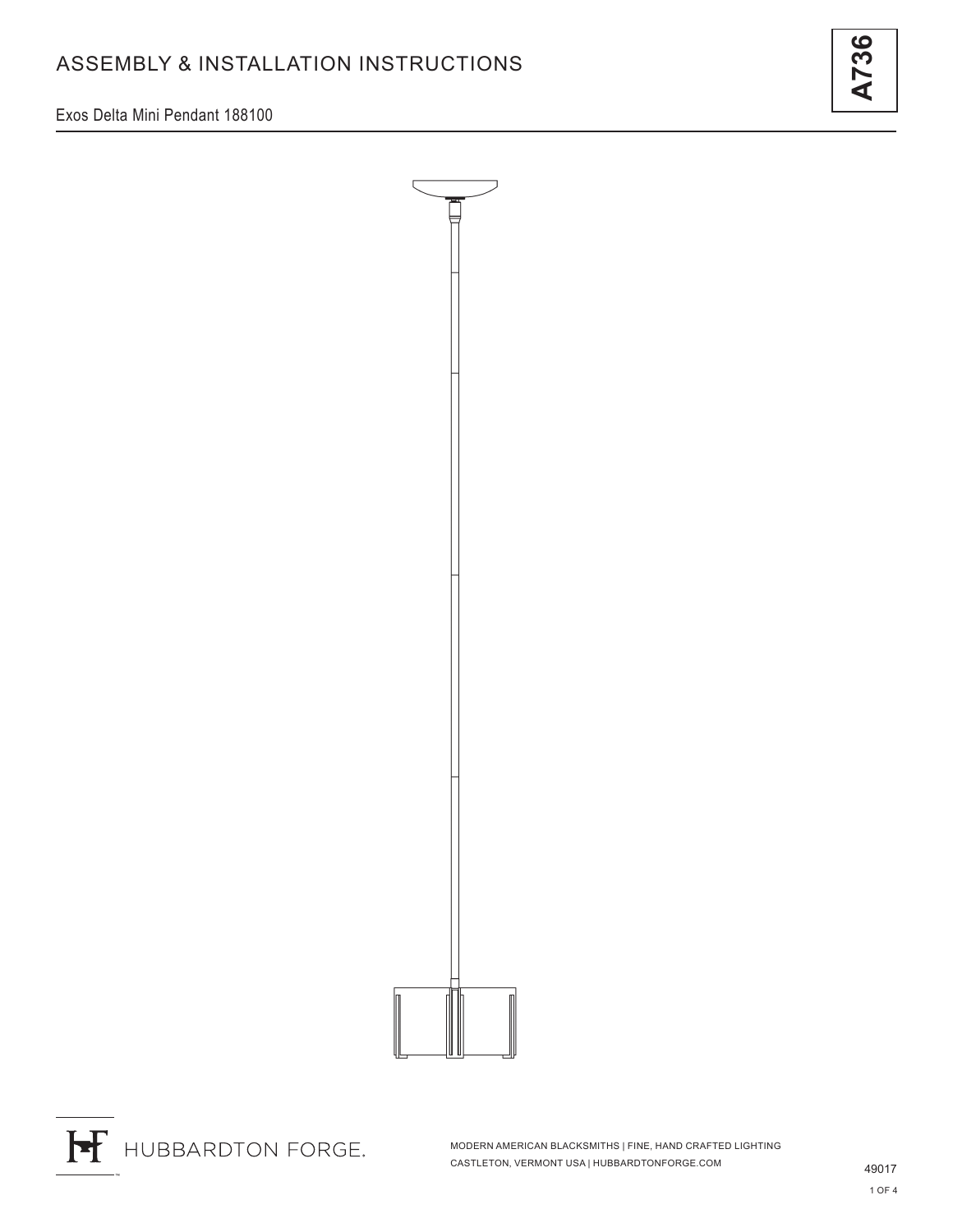## **Component Parts**

- **A Fixture**
- **B Fixture Coupling**
- **C Crossbar**
- **D Jam Nut**
- **E Threaded Nipple**
- **F Ground Screw**
- **G Canopy Ring**
- **H Canopy**
- **I Swivel**
- **J 3" Fixture Pipe (1)**
- **K 6" Fixture Pipe (1)**
- **L 12" Fixture Pipe (3)**
- **M Stem Nipple (6)**
- **N Glass**
- **O Bulb (not included)**
- **P Glass Screw (4)**
- **Q Glass Nut (4)**

**A736**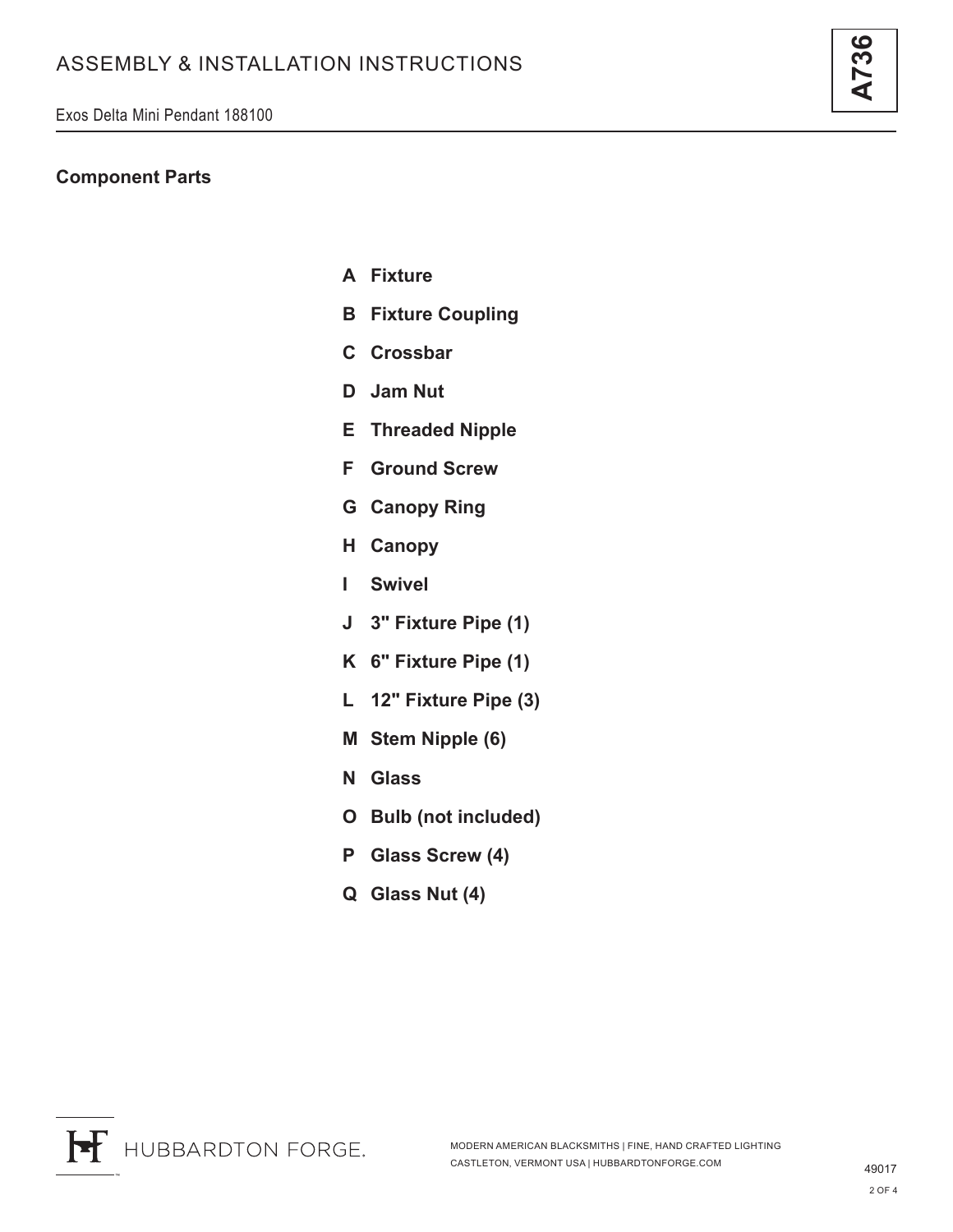# Exos Delta Mini Pendant 188100

**CAUTION:** *FAILURE TO INSTALL THIS FIXTURE PROPERLY MAY RESULT IN SERIOUS PERSONAL INJURY OR DEATH AND PROPERTY DAMAGE.* We recommend installation by a licensed electrician. This product must be installed in accordance with applicable installation code(s), by a person familiar with the construction and operation of the product and the hazards involved.\*

Caution: Do not exceed maximum wattage noted on fixture. Use only recommended bulbs with fixture.

Please Note: After installation extra hardware and accessories are possible due to our kits are used on multiple products and options.

#### **To Install Fixture** *(Figure 1) on following page*

**CAUTION:** BE SURE POWER IS OFF AT THE MAIN BREAKER BOX PRIOR TO INSTALLATION.

- 1. Carefully unpack fixture (A) from the carton.
- 2. Thread jam nut (D) and crossbar (C) onto threaded nipple (E) with ground screw (F) facing towards swivel (I); leave both parts loose.
- 3. Using two machine screws (not provided), temporarily fasten crossbar (C) to the electric box.

**NOTE:** A NEW ELECTRIC BOX COMES WITH SCREWS. WHEN REPLACING A FIXTURE, RETAIN THE EXISTING SCREWS FOR USE WITH THE NEW FIXTURE.

- 4. Adjust the length of threaded nipple (E) in crossbar (C) so that canopy ring (G) will hold canopy (H) against the ceiling with no threads showing for best appearance. When the correct adjustment is established, tighten jam nut (D) against crossbar (C) to secure the adjustment.
- 5. Remove crossbar (C) from the electrical box and proceed with the assembly instructions.
- 6. Locate fixture pipes (J, K, L), fixture (A) and stem nipples (M). Nipples (M) can be found in the kit bag.
- 7. Provided are multiple fixture pipes in three different lengths. Choose the combination that will acheive the overall height desired. Refer to the table below to determine the pipes required to reach the desired overall height. Once you have determined the components necessary, feed the wires that exit fixture coupling (B) through the individual components and thread pipes and couplings together. Wires will slip easier through loose components than through pipes and couplings that are pre-assembled. Once wires are run, apply thread locking compound to all the connection points and assemble the pipes and nipples.

|                                                                      |              | <b>Overall Height of Fixture</b> |      |      |      |      |      |      |      |      |          |      |      |      |      |      |      |
|----------------------------------------------------------------------|--------------|----------------------------------|------|------|------|------|------|------|------|------|----------|------|------|------|------|------|------|
|                                                                      |              | 7 <sub>2</sub><br>$\sqrt{2}$     | 10.2 | 13.2 | 16.2 | 19.2 | 22.2 | 25.2 | 28.2 | 31.2 | 34.2     | 37.2 | 40.2 | 43.2 | 46.2 | 49.2 | 52.2 |
| $\mathbf{\overline{u}}$<br>.는<br>≔<br>а.<br>$\sim$<br>$\pm$ $\alpha$ | " Pipe (J)   |                                  |      |      |      |      |      |      |      |      | <b>.</b> |      |      |      |      |      |      |
|                                                                      | 6" Pipe (K)  |                                  |      |      |      |      |      |      |      |      |          |      |      |      |      |      |      |
|                                                                      | 12" Pipe (L) |                                  |      |      |      |      |      |      |      |      |          |      |      |      |      |      |      |

**NOTE:** APPLICATION OF THE THREAD LOCKING COMPOUND IS NECESSARY TO PREVENT THE PIPE FROM LOOSENING DURING REGULAR MAINTENANCE AND CLEANING OF THE FIXTURE. BE CERTAIN TO APPLY THE COMPOUND.

- 8. Carefully slide canopy ring (G) and canopy (H) over wires and fixture pipes (J, K, L) until they rest on fixture (A).
- 9. Slip wires from the fixture (A) through assembled swivel (I) and thread swivel onto final pipe. It may be neccesary to remove a nipple (M) for this to work on shorter overall fixture heights.
- 10. Refer to instructions on next page to continue installation.